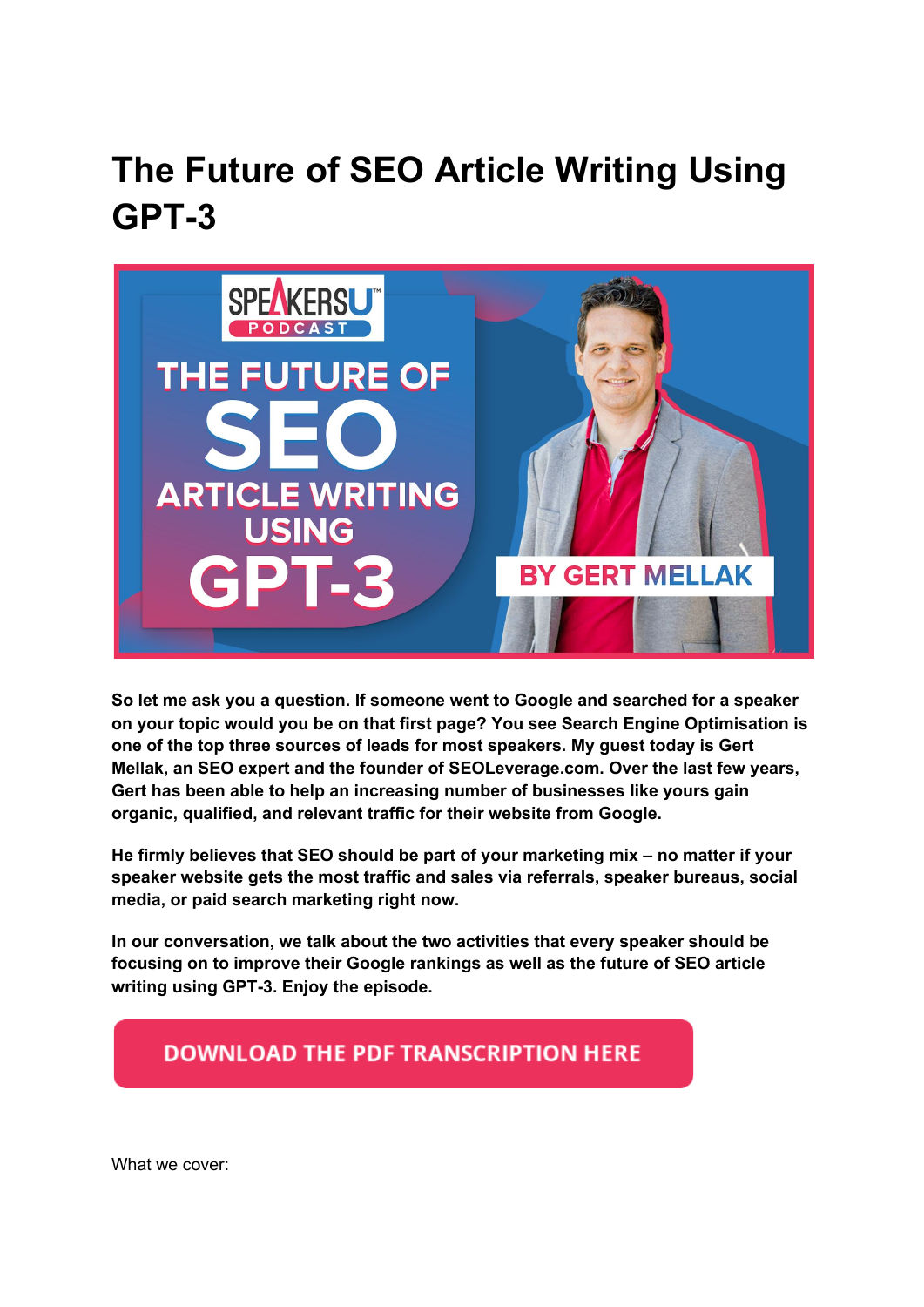- **What is SEO?**
- **Evolution of SEO**
- **SEO Long Term Strategy**
- **SEO for Speakers**
- **SEO on Multiple Languages**
- **SEO article writing using GPT-3.**



#### **Artificial Intelligence Generated Transcript**

*Below is a machine-generated transcript and therefore the transcript may contain errors.*

#### **James Taylor**

Hi, as James Taylor, founder of speakers you today's episode was first aired as part of international speakers summit, the world's largest online event for professional speakers. And if you'd like to access the full video version, as well as in depth sessions with over 150 top speakers, then I've got a very special offer for you just go to international speakers summit.com, where you'll be able to register for a free pass for the summit. Yep, that's right 150 of the world's top speakers sharing their insights, strategies and tactics on how to launch grow and build a successful speaking business. So just go to international speakerssummit.combut not before you listen to today's episode.

So good, good to have you with us. Thank you so much for joining us how how are things going in your world just now,

#### **Gert Mellak**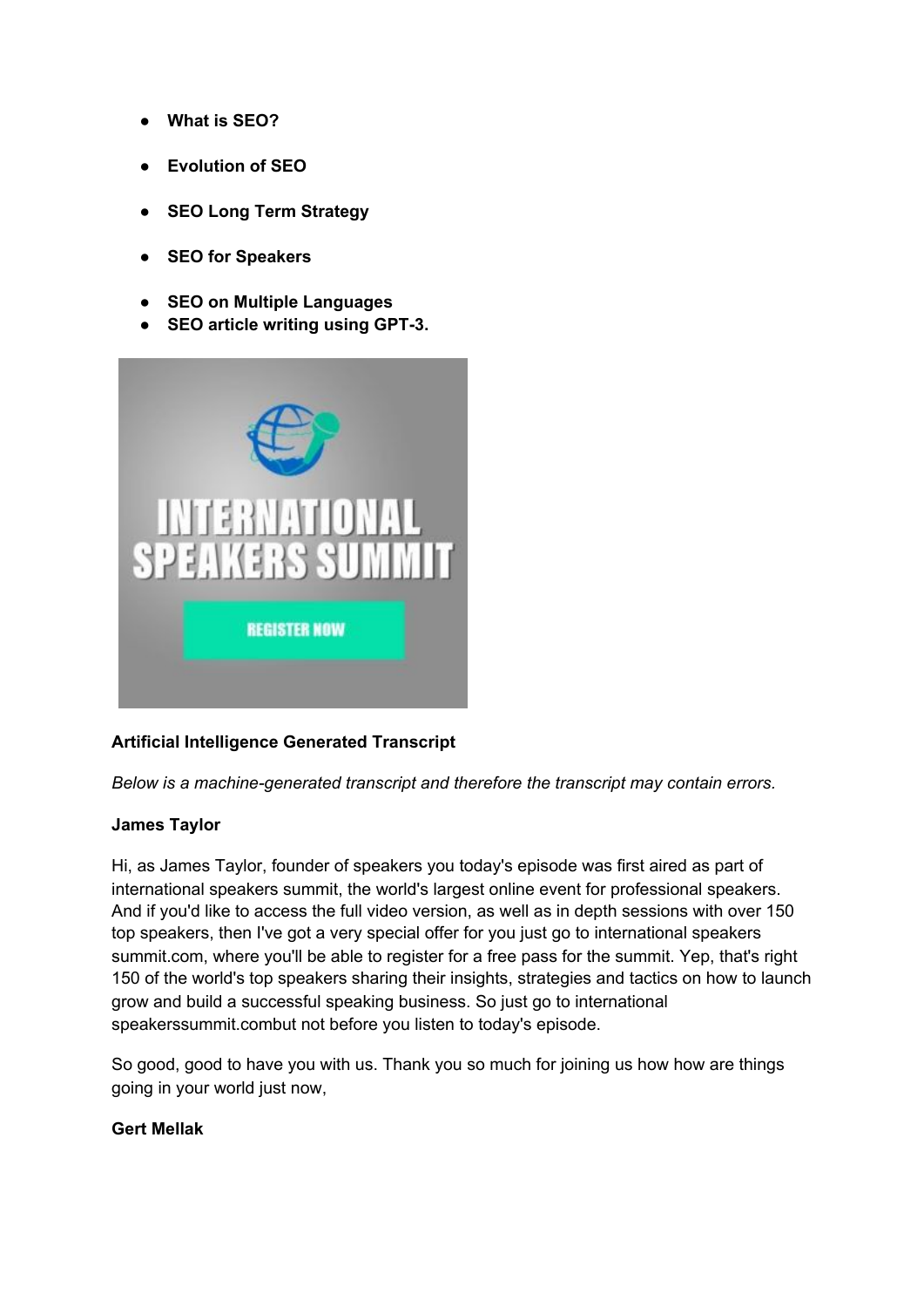for your owners for having me You're very, very busy growing really fast. As an SEO agency, we're constantly interviewing new people constantly training, refining processes, etc. So SEO has been seen quite an quite a boost since COVID. Hit really, because people figured out Facebook ads isn't everything you want to have multiple traffic channels and came back to the roots of SEO really, I think where where digital marketing supposedly started really. So yeah, good things are going really great.

#### **James Taylor**

And I first heard about you I was it was actually in the summer. And I was painting my we have a cabin on our property. And I was up on the roof painting this cabin and making sure that it was gonna be okay for the wintertime. And I was listening to the interviews that you were doing with James Schramko, from superfastbusiness. And they were great. And it was because we hear so much nonsense about SEO as a topic. And what I really liked about your approach, it was very, you know, straightforward. You know, results orientated. And you work with genuine, really great clients as well. So I was so happy to have you come on on the show and talk about SEO and talk about the power of, of search. And something that I know that social media and you may not like Facebook, they get all the a lot of the attention now. But certainly now speaking my speaking business, the majority of when we look in terms of the leads, and also the leads that end up as bookings and engagements come from search from someone typing in Google, the name of the know, keynote speaker, or wherever the topic or this place, and it comes in from there. And so I know we have a lot of our speakers, you members who are really interested in thinking about over the next few months, we've got a bit of time now let's really dive into really thinking and you know, how we do our SEO and our keyword research and our link building and all all that good stuff. So I guess the first question for anyone that's new to this topic, I think what most people will kind of have heard of SEO, what is Seo? And also how has it changed over the years, because you've been in this business for a little while now?

### **What is SEO?**

#### **Gert Mellak**

Yeah, it's been almost 20 years, we've seen a lot of things. It's your real-life to the moment. The point you're making, finding us essentially from search really correlates with what we always tell the moment people are in mentally when they perform a search is really different on COVID. And on social media, okay, social media, you just have this disruptive marketing anything, something comes to your attention, this can be a cat video, this can be something related to business, you might be in a moment where you focus on business, you might be in landline, and at Starbucks, you might not be in the moment of really consuming the content. Whereas if you go to Google to the search engine type in something, you probably have set aside at least a few minutes to really consume what you're going to find. So this makes this moment really special, and really different from social media, again, far away from saying that SEO or search marketing is the only thing people should be doing. I think there's everything, there must be multiple pillars below a marketing strategy. But I do think that people are much closer to a pursuit possible conversion into taking action. When do you actually search for something, I could show you a new pair of shoes, but you might not need shoes right now. Type in shoes, it's a different moment.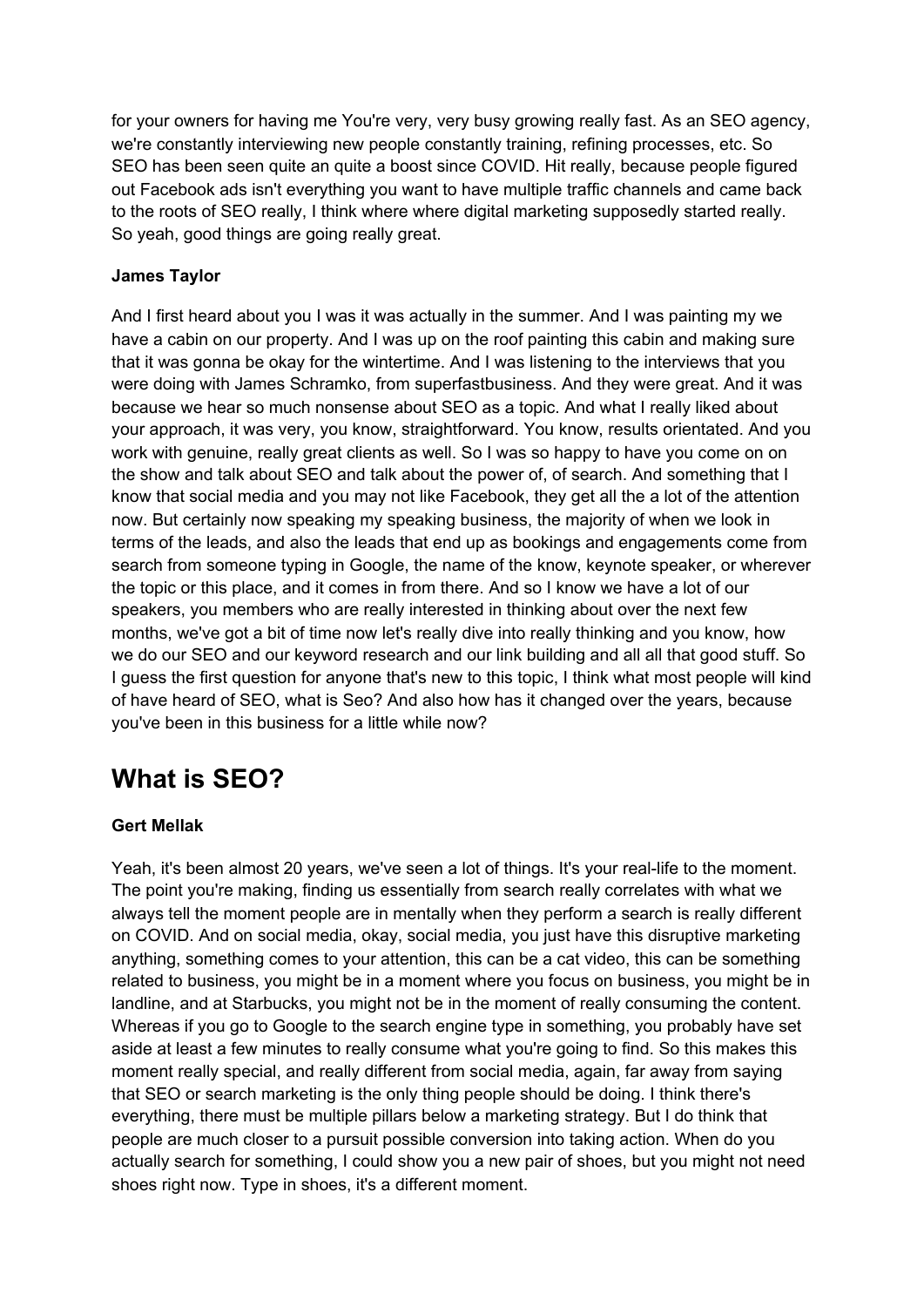#### **James Taylor**

So I guess it's like if someone's thinking about in order speakers, for example, someone that's just maybe putting out really great information about their topic. And it's really interesting, and it's attracting people to their brand. Social media tends to be a bit higher up. But when someone's actually tasked in the organization, we have a conference coming up, we need to find a speaker for that. That's when search kind of comes into its own.

#### **Gert Mellak**

Absolutely, absolutely. Exactly. So people are trying to solve the problem. And the only thing that Google wants and they have always wanted is to make all users happy. And this is because I'm seeing it all the time. And I should have this year written on my on my T shirt really. Because we tend to overcomplicate things. Nothing SEO is far as easy. I'm definitely not saying SEO success is fast. But SEO in general terms what Google really wants is really simple. Google wants to people who search for something, get the most relevant results for them. And this is going to getting more and more sophisticated. So for them, it's not what you find when you search for a speaker, or what I find when I search for a speaker is very different, not only because of the locations, languages, etc, but also, because of your search history. For example, who knows what you are interested in this in this moment. And if I'm in the market for a new car will be noticed that my Searches related to engines and fuel and environmental friendly transport, etc, are kind of based on my previous searches for a new car, for example, where you might have completely a different profile in Google's eyes. So COVID tries to personalize results all as to make your Google users really happy. So what we need to do is we need to know how our potential clients are really searching, what are the problems they might have. And this is where keyword research comes in, where we essentially try to identify the search queries people are actually using in an industry. And they might be searching for a speaker on artificial intelligence, for example, okay, and then we might have a speaker's website being ranked there. And this is how they get to know this brand, how to get to know this person, and how then then maybe ask for a quote, request more information or a call or something like this. Okay, so we need to produce the content, people are searching for

#### **James Taylor**

this. So this world of SEO, is gone through a real evolution as well, I'm getting first hearing about it. And at first, I was a little put off it because a lot of the tactics I was seeing being talked about in that space, like, very kind of spammy kind of link building kind of slowly underhand kind of blackhat stuff. And I was like, Oh, that feels horrible. I want to get as far away from that as possible. But it seems to be it's definitely an industry that's cleaned up his act and in order to help the person that's actually searching as well, I guess.

### **Evolution of SEO**

**Gert Mellak**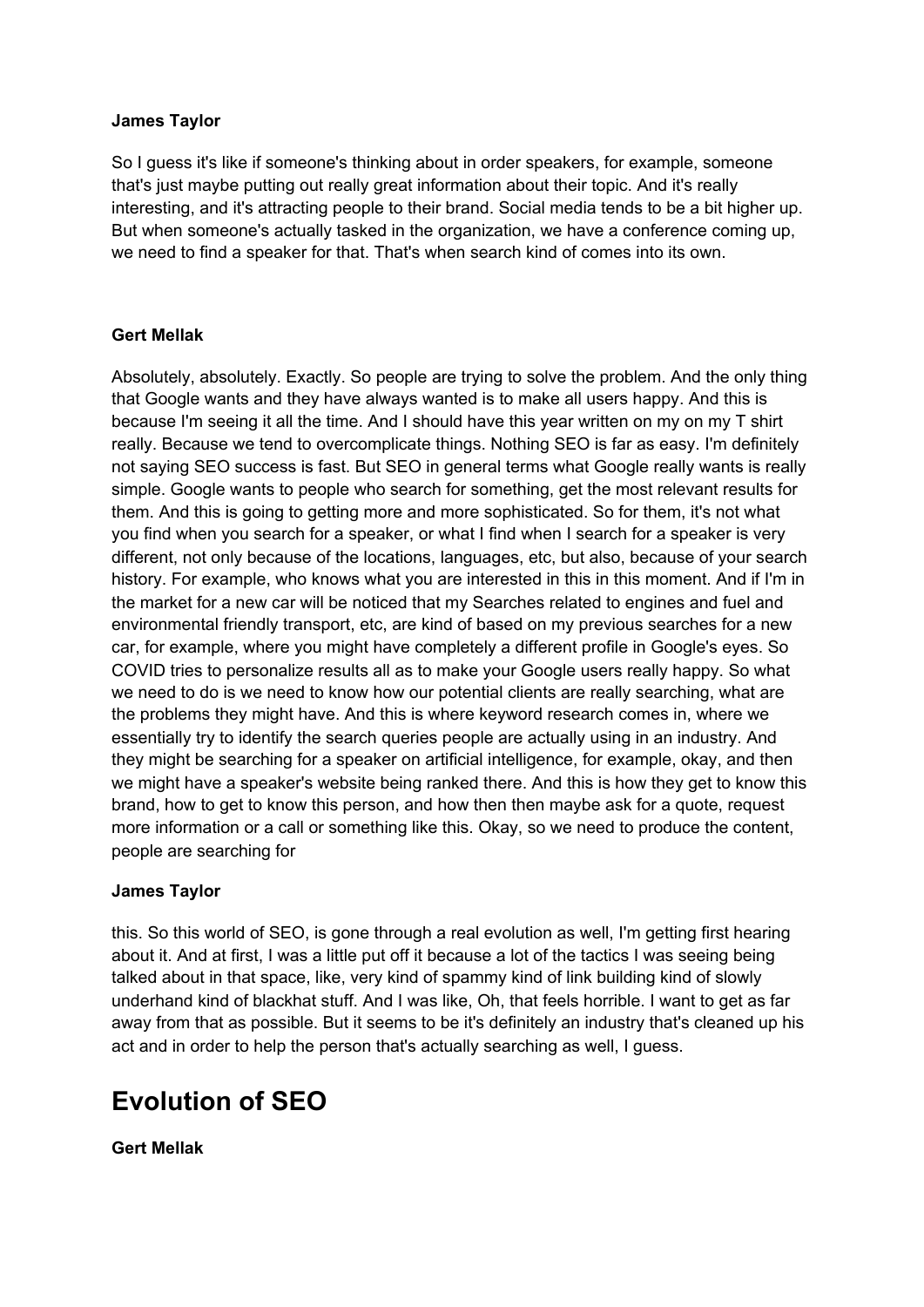Absolutely. And, and I think there's, there are always going to be people who search for shortcuts, and want to get what other people get in eight months, they want to see in three weeks, and they're going to assume a really high risk in order to maybe achieve these things. We can do this as an agency because we would risk our clients domains really Google penalizes actively people who violate their guidelines. So you can use essentially visibility for your entire domain, if you do things the wrong way or searching for too many shortcuts. But you're right, the industry has been evolving really fast in the in the in the realm as as Google got better understanding content, and figuring out what is relevant and what is not relevant. Okay, so for me, as an SEO agency, getting a link from a local plumber from their website is not going to be a relevant link, they have nothing to do with me. Whereas if I get a link from a local marketing agency, it's a different game, if I get a load link from an from a marketing, best selling author, it's a different game moving knows what is relevant in a space and in a location and in an industry. So the links, for example, because he talked about backlinks, and these are still very important they are at the core of Google is they are what made Google what they are today, because they help figuring out what is relevant what is important, what should rank higher. But link building is something that needs to be done with a lot of experience and a lot of attention to really not raising any red flags and do it as white hat as possible. So play it, it's never black head, we are white head if you really force links, because links supposedly, as Google puts it should come naturally. The truth is, it hardly happens. Hardly anybody's going to put a website and link on their website just because they like another brand.

#### **James Taylor**

But this this is already sounding something that unlike let's say running a Facebook ad where you could within a few minutes, your ads up and running. So good ad is generating traffic. And if it's a good product, or a good convert, it is converting well, and you're generating income. So SEO sounds like this is a much longer game that you're playing here. And it's slightly more strategic and more thought out more planned.

### **SEO Long Term Strategy**

#### **Gert Mellak**

Absolutely. So you're definitely if you want to get free leads, essentially and free requests for proposals, etc. Where you don't have to pay for clicks for campaigns, etc. You need to put in the work on a consistent basis. And here's where we have developed a framework we call this Erica and I wrote a book about it at some point to really explain how we approach SEO very differently than others. It is a consistent approach where we essentially every couple of weeks, we say okay, what's the situation of this website? What are competitors doing? What, how has searchable? What are macro events that might impact how people search on Google, which we can also address and lay out the steps that need to be taken care of in the coming two weeks. Until we do the same thing, exact thing. Again, we have our framework, we be taking all the important elements. There are a lot of things that need to be taken care of on a regular basis in SEO. But this is a long game. So anybody who's expecting to start a new one Today on ranking high on next month is definitely in the wrong channel. This is not happening on SEO. However, I do remember projects we started in, in 2005 2008, where we just published the right content for the right audience. And they have been getting free leads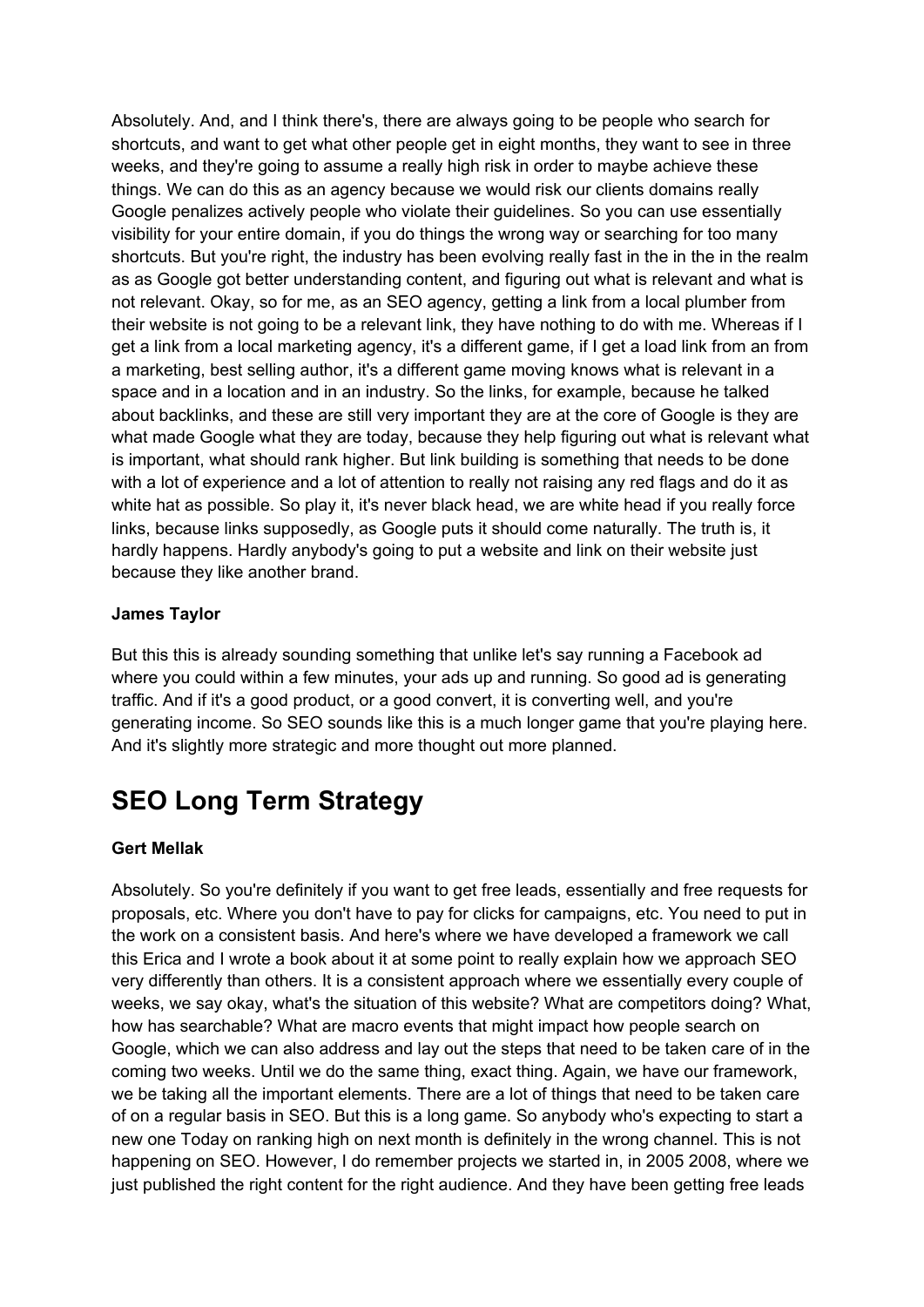for 10 years, or 15 years, every single week. Yeah, there's a there's a lot of power. But definitely you need to play the longer game, you can play the short game in Google ads, you can play the short game on social media ads, and see if you can can get some some quicker traction. But SEO is something you decide to do it define a horizon of six, eight months, at least in Turkey in eight months, it should be on a certain ranking. So you should get a certain amount of traffic. Ideally, conversions not only focus on traffic, because we couldn't care less about traffic, if it doesn't convert, you want to really have the conversion. So just set up a time frame, okay, I'm going to spend this year is going to be the year where I tried to improve my SEO presence, my visibility on Google, and then check the results.

#### **James Taylor**

Okay. And I guess that because Google is not the only player in town, there are other things as well, but it is very dominating, the services that you offer, is a site audit, the ability just to take that snapshot of like, this is where you are now in your site. So if let's say it's a speaker, or, or a trainer, or coach or consultant, listening or watching this just now and they're, they're thinking, Okay, this sounds good. It sounds like, you know, one of the first things I say I was always taught was to get a really good site audit done so you can understand. So take take us refer someone that hasn't had a audit or have their speaker or the coach or the consulting website? What does that process look? Like?

### **SEO for Speakers**

#### **Gert Mellak**

That's an excellent question on the audit is definitely at the beginning. And we need to see, audits need to be different for different websites in different industry. Think SEO got a little bit of a, of a bad reputation, because there were tons and tons of agencies out there just firing up a standard tool for whatever site came in, getting a white labeled report, put the logo on send it off, and and charge anywhere between 1000 \$5,000 maybe, for this and essentially was a report everybody could put together on their own right? Whereas we said no, we're going to do this manually, we're going to do this right, we have two members of the team, essentially spending a week with a website, trying to research all kinds of aspects really impacting the site from keyword research from the existing site from this coding speed tests, bank things situation, etc, etc. And really come up with an action items list. It's based on this website, on this industry on their competitors. And this really changes the game, we have seen really good progress of people then opt in optimizing their site in the priority as we lay it out, where we say, Okay, look, you could probably do 200 things on your site, or everything would be good for SEO. But what you really need to do is focus on 12345. And this is going to have the highest impact, then let's revisit this afterwards, and then define what's going to have the highest impact. We're seeing many, many sites that have been growing over, over years, putting out an extreme amount of content. But hardly any content is really ranking driving traffic, let alone conversions. Many, many don't even have the tracking of those articles, and of how many conversions. These articles drive, but have been spending hundreds of hours in content creation over the years. So we definitely want to make sure we know why we're doing something. And then at least moving forward after the audit, we know where this company is going to go what this company is going to do and what it is going to support. But the audit really, we have in our case, for example, we go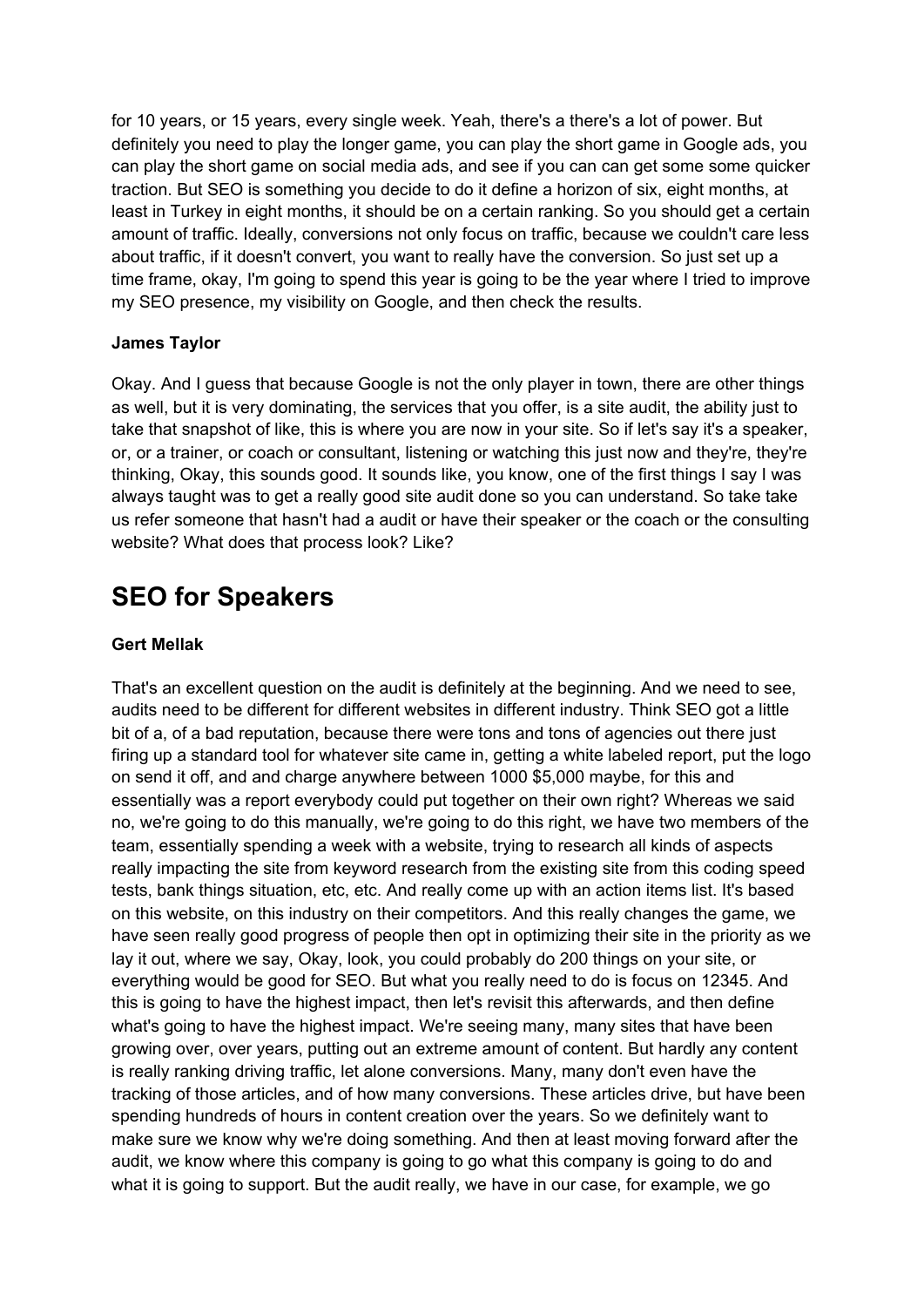through four phases. Phase One is for documents at the end is on total, like 8090 pages, I think usually an audit. The first phase is really what is the status right now? Who are the competitors? What's the user experience on the site? How how efficient is decide how many euros really come up in search, we might have 500 URLs 500 pages on our site, but maybe only 30 are driving traffic, we want to know these things, because at the same time, who doesn't like to waste their processing time? Okay, this sounds a little bit ridiculous because Google has so much money. They're such a big company. But at scale, it costs Google a lot of money to crawl the web. So they are getting better and better at assessing when and how often to crawl index certain pages. So what you don't want to do is you don't want to waste their time. You don't want to have them crawl old articles that are never going to rank. You want to have them focus on the new ones on the ones you keep updated. The ones that are high quality they once it can compete with come with the competitive landscape on Google, for example. Okay, so this all everything goes in phase one. Then really phase two is content. We focus on everything around content from keyword researches. We research questions Question is something probably one of the most under rated things people could be focusing on into content creation, just really answering questions on their blog on a consistent basis. Okay, this is these are usually low competitive. And if someone answers the question how to find an AI speaker for my event, and has the best answer, Google might send traffic to

#### **James Taylor**

this URL. So these are what I think like a longer tail longer term, exactly. We

#### **Gert Mellak**

talked about longtail queries when they have a long URL, many searches. So they're not used so often on Google. But they are definitely very, very specific. And when the more specific is search query, the higher the conversion rate, so someone looking for how to search for a speaker, if you're a speaker in the AI space, is very unlikely to really convert. But if you speak in this space, and someone searches for a speaker in your space with a very specific query, the conversion probability is much higher. So we want to be really specific, we don't want to target search queries that are not used too often, in this case, but are really, really specific and very likely to convert, and then find a proper balance between people trying to discover how to find a speaker and a balance between how specific types of speakers for example,

#### **James Taylor**

because you can get some of those dangerous phrases or like a motivational speaker, for example, someone types in motivational speaker, where Yes, you do have, let's say, a conference, they're looking just to bring in a motivational speaker. But you've also got a lot of people are just looking because they want to get motivated. They're, they're never gonna book a speaker, there's not it's not that that's not what they're looking for. But they just want to watch videos of motivational speakers. And if you're spending a lot of time, because it's such a high traffic phrase, that one, then it's very difficult to stand out, because you're going to be competing against some pretty big sites, Forbes and Tony Robbins, or whoever else is going to be out there.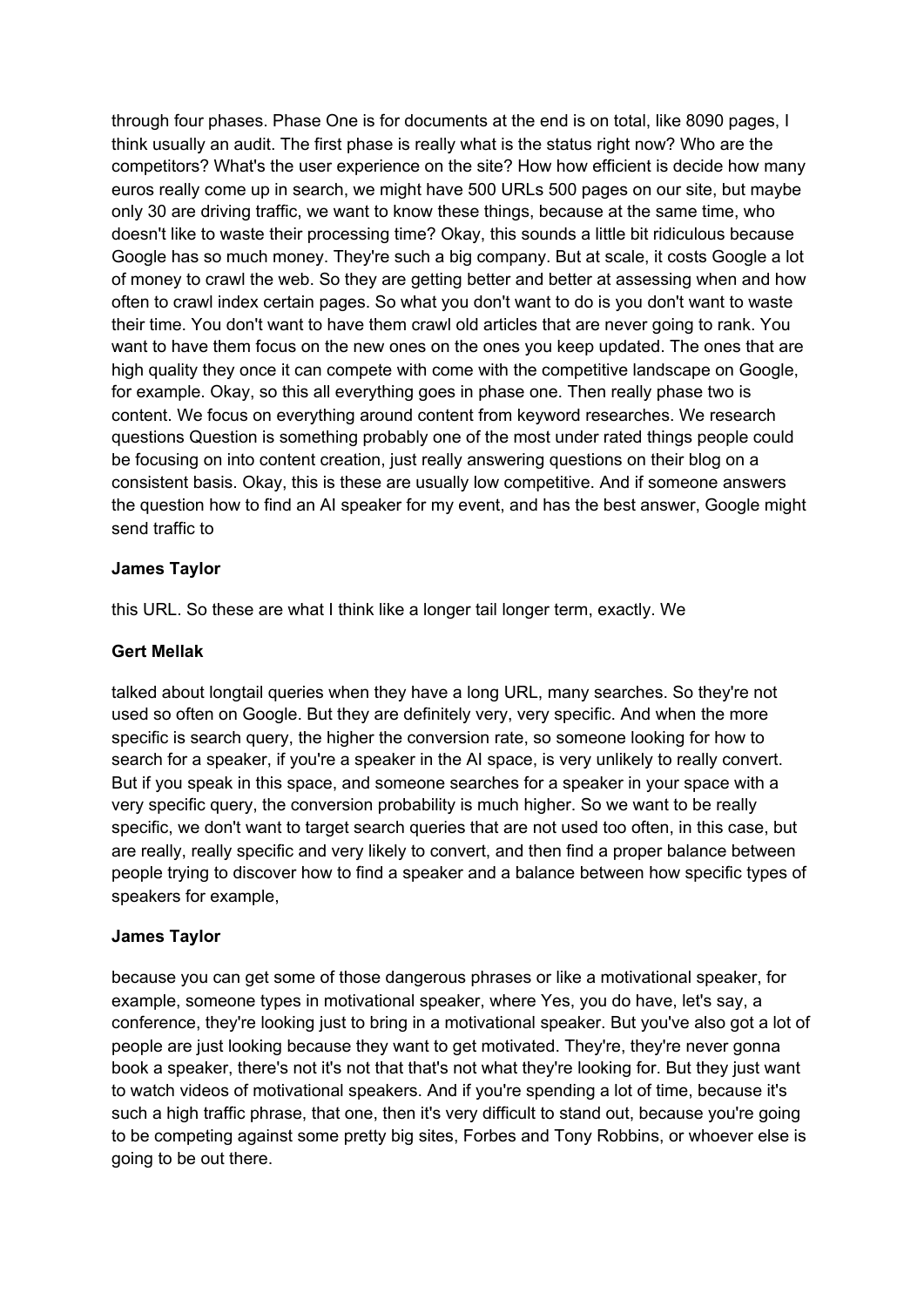#### **Gert Mellak**

But you can probably then twist it a little bit and say, Okay, I'm a motivational speaker, for women above the age of 40. Great, right, or a motivational speaker for entrepreneurs in London? Yeah. Right. So So very often, you can tie then give it a little bit of a twist where sekiguchi can recognize this is very specific. So someone searching from London, for a motivational speaker might rather see that search result because it seems to be more relevant. Okay, so Google tries to really match everything they know about the searcher with everything they know about the content and see what could be the best fit you.

## **SEO Tools**

#### **James Taylor**

So this is no, because I know when we had a site audit done for one of our sites, and a tool or well known SEO tool was kind of used for it. And it did a lot of the first the kind of low hanging fruit. So like the technical side, it was Tony said, you know, your website's slow, frankly, beat up. Okay, that's something we can figure out. And we changed a couple, we changed some things in terms of the structure, we change, actually the theme that we were actually using, so it's much more mobile much more friendly, and kind of sped things up. There were some other very technical on site kind of SEO parts as well. It started getting into like the keyword phrases, these were some of the things it didn't really quite get as far as like visa, how to turn this into questions. These are the these are the questions people looking for. And it definitely never went to the stage of then being able to actually have a conversation with someone, because you're just flooded with all this data with all this stuff. And you just want to go all this stuff. I just, I just don't like as you said, What are the five things that I need to do that are going to give, generate the biggest result, what should I be focusing on, and I find a lot of those software's as great as they are out there. They just don't, they don't really do that.

#### **Gert Mellak**

It's, it's, it's the same as probably you could do one of those DNA samples, probably, and get a report and get a lot of data. And that's fine. But until someone explains to you what why something is important, and in which order, you're not going to make sense of it. So there are many applications that can help you etc. But I think there's, there's already the very big difference in how we approach things. First of all, I really like to talk to clients. Something I've always liked. And this is where we I think our consulting service was born essentially. But we we send a lot of loom videos to tribes, we send a lot of we have quick conversations, they can take in a call if they want to talk to me and discuss something really quickly. We obviously can't spend five hours on a call every day with every single one. But we try to maintain the conversation open as much as possible, inform them about what is happening. And when it comes to knowledge. For example, we don't only send this audit, it's already very well prepared. Every section has an analysis and what what what is good, what needs improvement, etc, with very much outline, so you could probably understand it even if you're not into SEO. But then I record a long video over this audit and explain the main sections of it. Afterwards have another call where we make sure we know exactly what are the next high impact steps and understand why they important because for us it's really the the why my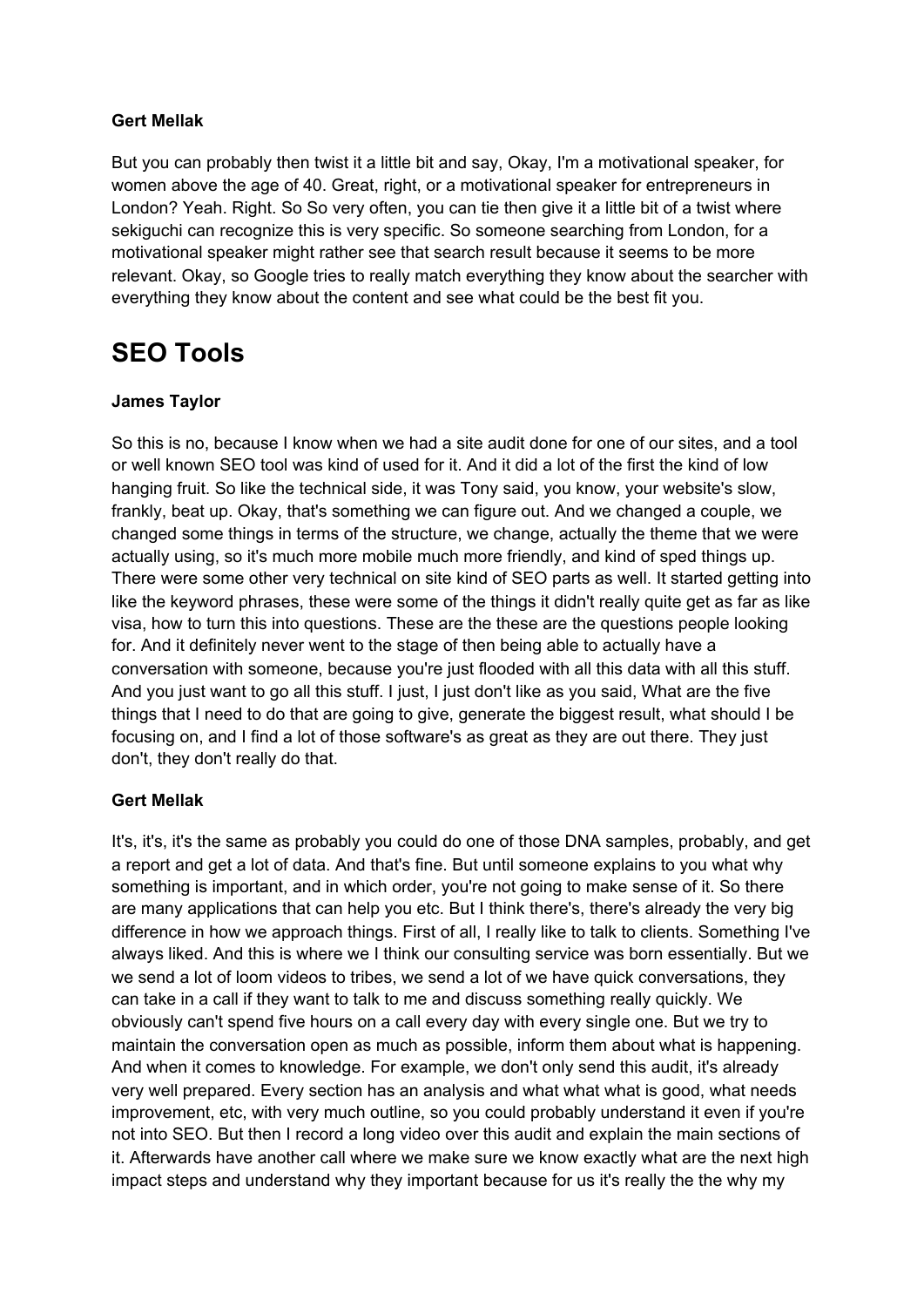team is He's laughing all the time. Because I'm, I'm really more interested in them understanding why we do certain things, especially when we train new things, new people up, then how they are done because how they are than we have in our process is documented. But if they don't understand the why signs as well, if they don't understand why we change a meta description that comes up in search, or a meta title that comes up in search, it's not going to happen. But once they understand that this is essentially the sales representative on their behalf on Google, that's going to decide whether someone clicks or not on your website through to your website, then suddenly, we have resources, we have motivation, we have what it takes in order to make sure we optimize this part of the entire strategy.

#### **James Taylor**

So we have a number of speakers, you members who they might have a small team, it could even just be an assistant, who's maybe managing some of their day to day social media accounts, working with one their content, maybe they've got a blog or a blog and kind of taking that content and dispersing it and cutting up and doing different things with it. Let's imagine you know, that person's very small team, so to speak, and then they have maybe one assistant, and they want it they want to say, Okay, I want you to spend like four hours a week. Really, I really, we've got this site audit done by gardeners team. And I really want to spend four hours a week focusing on making an impact on the on these things. Is there any kind of I know you're saying it's gonna be different for different businesses, but let's say that that employee or that contractor had four hours a week? What the? What are the high performing tasks they can at 20? The Pareto? What are those that that 20%? That pretty much regardless of who, if it's a speaker or trainer, where there are, you're going to get some of the quickest results from?

#### **Gert Mellak**

Absolutely. First of all, we do need to decide and nourish a solid foundation. Okay, so the audit, if there are things we know are essentially handbrakes pulled up on the site where we said, Whatever we do, Google is not going to able to crawl pages, Google is not is crawling a lot of 1000s of pages, we just have a website to have 10,001 in 10,000 pages, individual pages that could be completely removed and and ignored by Google, but they have to spend time on those pages, for example, we need to make sure the technical foundation is correct. Right. Technical foundation means there can be errors, we need to have a user friendly site, this site needs to work well on a mobile phone, it needs to respond, there's a lot of things we go through and just make sense. Okay, now we don't have any errors, we don't have any broken links internally, anything major, we need to read this out.

#### **James Taylor**

So they might start, they may spend the first couple of weeks, a couple of months, just focusing on those and trying to get that stuff done. So you got that good. That good foundation

#### **Gert Mellak**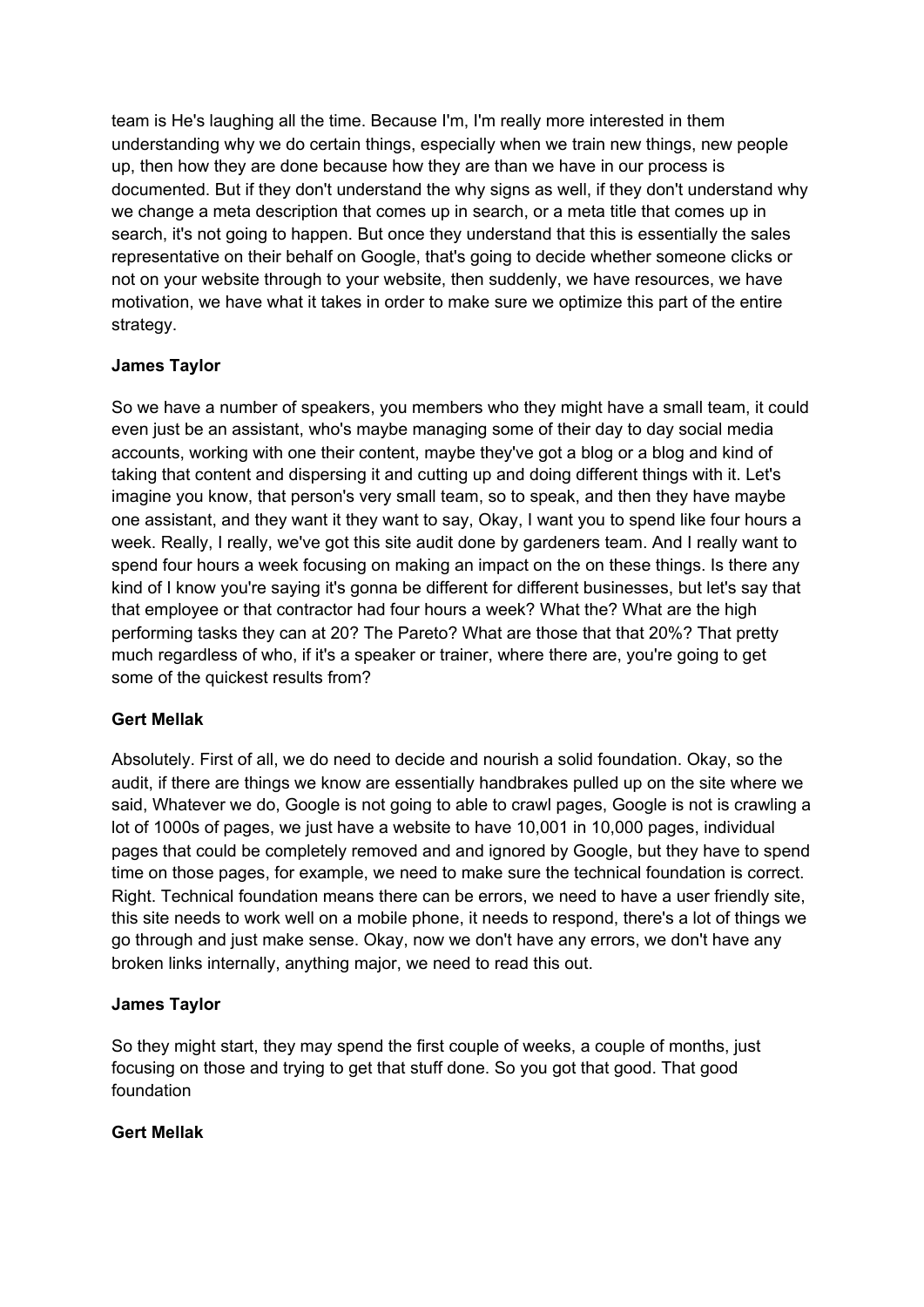executive can definitely be done based on our list of priorities. Or we also have some clients that ask us to help them create this foundation, where then their team takes over and with some guidance is able to then focus on an ongoing basis on the on the ongoing work wants to take into the foundation is really there to focus with mostly light on content creation, on the one hand, and on creating links on the other hand. Okay, so this is probably where the focus must be on. While I'm saying link building is probably the hardest thing to do in house because it takes a lot of experience a lot of SEO knowledge to really charge what is a good link, what is a bad link, etc. There are some links only the speaker themselves can get based on their connections based on their memberships in certain associations, maybe etc. But otherwise, it's really hard to find what link might really help you. And which link might be harmful. There are a lot of offers a lot of link setting is going on where people are link renting where people might want to send you a link on a shady page that might really harm your website and then help it so if you have an assistant and you want to do something for SEO, I think the best focus would be on content content creation on the one hand, but on the other hand content optimization existing content content you wrote five years ago that needs to be brought brought into 2021, for example, where we say five years ago, if you had a headline at the text, it might have been ranking well. But today, we want to have a video explaining this, we want to have an infographic we want to have External links. We want to have a structure, we want to have a table of contents or whatever it is to make this article more engaging for the audience. Because ultimately, coming back to what I said initially, Google wants to make users happy. If users come to an article that's headline, and 800 words of text just doesn't make anybody happy anymore. Yeah. People want to skim text. People want to find structure, people want to find exactly what they're looking for really, really quickly.

#### **James Taylor**

So that let's good example, because I know that a number of our members, they've been speaking for a while they've been creating content for a while it might be blogs, or vlogs or or podcast episodes. So they've actually been generating a lot of content and when maybe they start to analyze where they're getting their traffic. It there's maybe five or 10 articles or pieces. have content that's really generating. And it's been doing so pretty consistently. But maybe they're starting to see that drop off, because things are changing all the time. In terms of like refreshing content if you've got a piece of content that's working pretty well. So I guess there's a little of a danger of that, because it's like, well, this is still generating quite a good amount of traffic to our website. Do we want to muck about with this? Do we want to play around with this? Or what what would you suggest? Should they be like changing that page? Or that that that post? Or should they be trying to create other pieces of content that feed into it? Or should they be thinking

# **Refreshing Old Content**

#### **Gert Mellak**

you're making a few good points here? So first of all, obviously, if you're number one, and number two, for something, you're going to do, probably little to nothing to these articles. But rather try to explore the topic a little bit more. So if this is motivational speaker, for women, there might be other articles, you could create around the same topic, and maybe link those articles together in order to cover more ground. Okay, so you can go deeper into the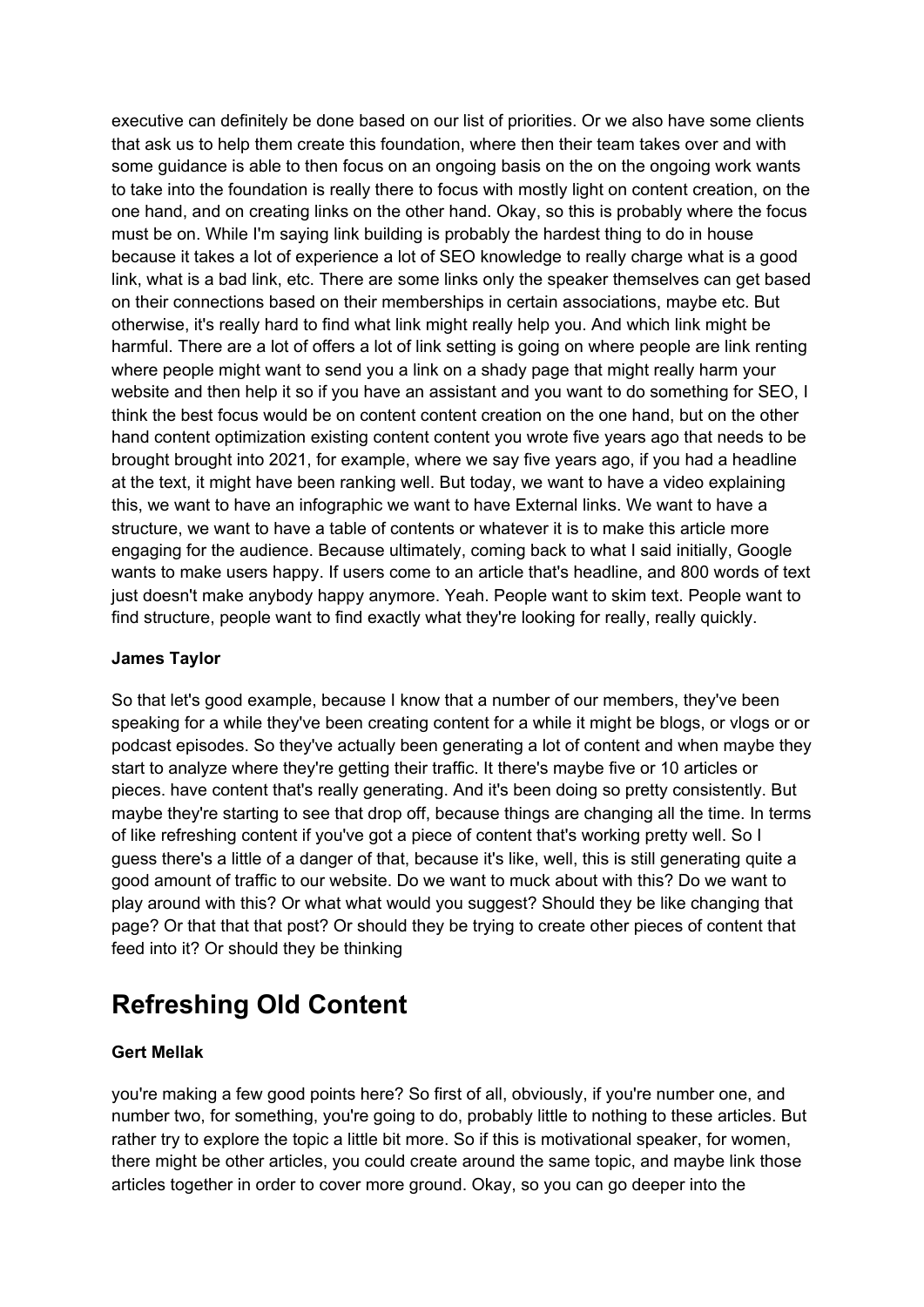specifics around this article, rather than always change the Main article that's ranking really well. Maybe if it gets to 2000 words longer, it's not making us happy anymore. So you want to do minor changes? Yes. But nothing major, really on a very well, ranking article. On the other hand, we very often with our reading of revisiting a situation every couple of weeks, we see early warning signs, as Okay, this article seems to slowly lose traction, and is slowly losing traction. Sometimes, Guru tells us this ranking half a position, on average, a little bit lower. And if this is half a position again, next time, we probably want to do something about it. See, is there any difference in what Google wants to see right now on page one? How does this relate to our site, we always need to make sure that we understand it. If I want to rank for my content on Google, I need to correspond to what Google wants to rank. Okay, so especially when I create new articles, I see people talking about what their experience, etc, talking about things, the audience finds interesting. That's perfect. But Google knows what their users want, based on all the data, they have all the signals they have. So we need to make sure that we bridge the gap between our piece of content and what Google is ranking. There is a gap in between those two, we constantly monitor.

#### **James Taylor**

How does it work, though with let's say, a speaker who maybe speaks multiple languages, or maybe they don't speak in multiple languages, but they want to attract clients who are right typing in questions in different languages. So for example, let's imagine if it was a French, if I I'll give an example where there's a speaker bureaus doing some work with the other day, and their whole website, and it's successful website is in English. And we're having a conversation. A lot of their business actually comes from German speaking countries, Germany, Austria, Switzerland, and they were talking about like, should they be having a second version of the site? Should they be having automatic translation? How does Seo? How does Google read that? So if someone types in a phrase, I don't know if my German is not good enough anymore? But if like, if you type in motivational keynote speaker for entrepreneurs in German, would your pages in English necessarily come up? Or do they discount it? Because it's, that's not going to be read by that person? So how should we be thinking about languages, multiple languages,

### **SEO on Multiple Languages**

#### **Gert Mellak**

in general, I would say whatever you want to rank for, you need to have on your website. Okay, if I want to rank for a German phrase, I should have the necessary German content on my website. It's not going to be enough just to translate one of the pages. And everything else is still in English. But I have one of the pages translated into German is not going to be enough because the use of Google knows that those users that are driven to one German page might then click around a little bit until they find English and the user experience is bad, again, unhappy over users equals lower ranking. Okay. So once you decide to say, Okay, I will also want to be available for the chairman market, you should put quite some content together in German, it shouldn't be on automatic translation, because automatic translations, whoever, whoever read them, and I admit, I did study interpretation and translation at some point. And we said, machines are never going to get anywhere close. And they're really close these days. They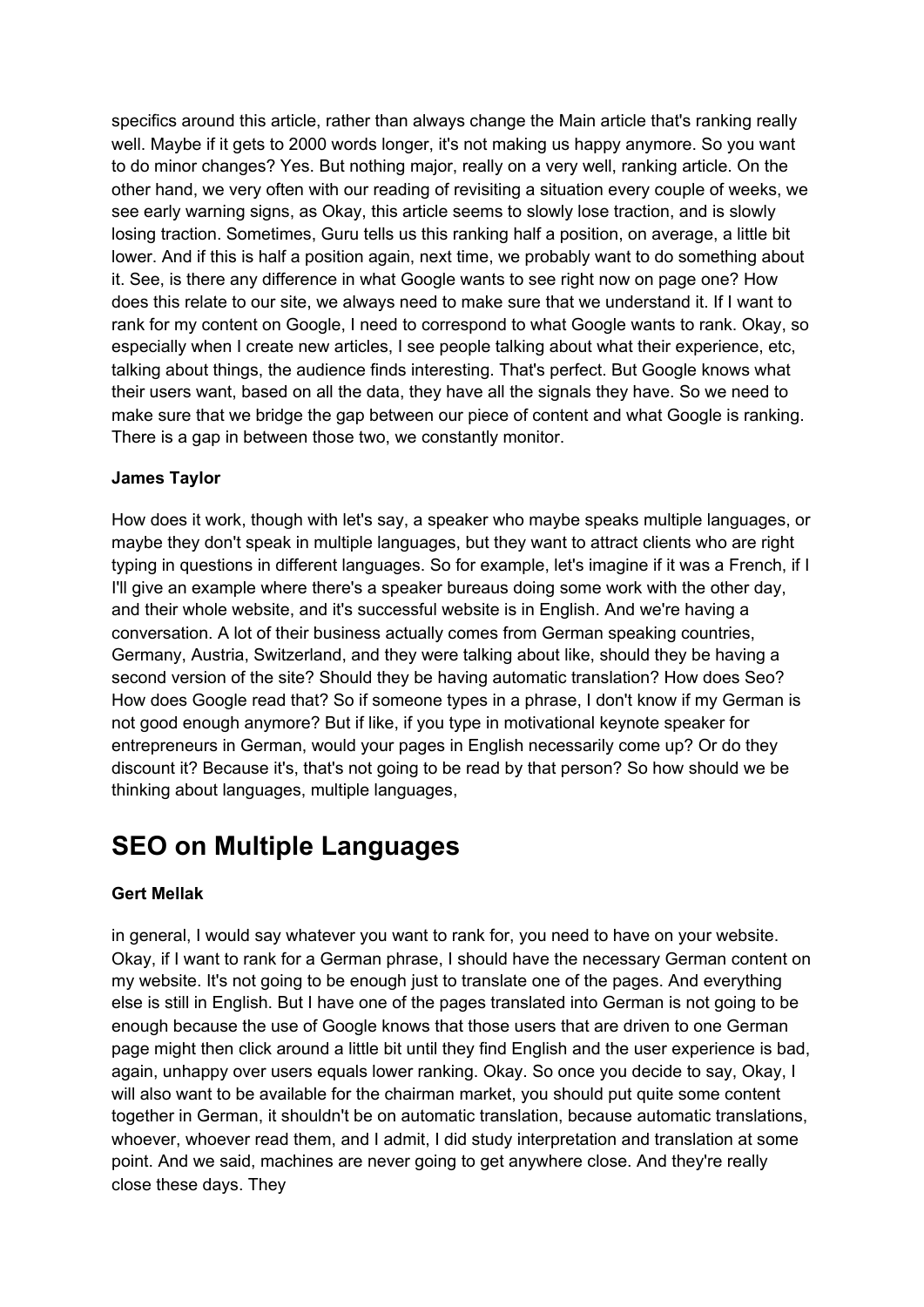#### **James Taylor**

never got GPT three and things like that,

#### **Gert Mellak**

then tape tivity three essentially made the job almost redundant. We get really, there are really good translations. But still, it's just not the same way to approach your content to content structure, etc. across different languages. I just have a client in the travel industry, for example, we have we're doing SEO for five different sites in different five different markets there. And we see the content structure in different languages when we take all the competitors in Germany, in France and in Italy, for example, in this case, the content structure is different. The way the site is designed is different the way the site is presented. content is presented as different. Whereas in, in Germany, we very often see hard facts and little design. I'm here based in Spain and Spain sites are different. Yes, very often it's not only the language and the text, it makes a Google user happy. But it's also the experience on the website and the website, it doesn't correspond to my culture to my background. Yeah, it might be an issue. So first of all, you need to make sure that the design, in general, corresponds to both languages you want to transmit and then multilingual SEO, international SEO is a topic of its own, which comes with its own peculiarities that need to be taken care of, from the audit on, essentially, where is okay, what is the preparation does certain HTML tags need to be integrated, so Google can understand this is a French version. This is the German version. This is the German version for Austria. This is the German version for Germany, for example, because there are also differences. And Google can really understand what you're trying to achieve.

#### **James Taylor**

So is it better though, for let's say, of a speaker that wants to target the Spanish market, or an English speaker, they want to go Spanish, or Arabic, Arabic a little bit more difficult, because it goes the other way, I guess. But if it was a Spanish market, is it better for them actually, just to create an entirely separate website, there's in Spanish, and it's just the the Spanish, almost like version of their website, but it sits in his own domain? Or is it better to actually use that kind of international SEO and actually just have it within the main website and have a being able to easily find the the German sections,

#### **Gert Mellak**

I think that diversion you're going to find the most and which most most realistic that it's going to be on the same website, but in a subdirectory. So it's your gaming.com forward slash, de for Germany, en for English or fr, for French, for example, it's going to be the the more realistic version, I will probably just make sure that in general, my site is not much different from what people might expect in a different market. So you can go very different, but you can find something, some design or layout is pretty much standardized, and in line with what you might find out there. But then focus really on the content. And every language essentially is a sub website, if you want on the same domain. And this is also important, because if you drive links to your domain, or you get a link from from an event, where you're there as a speaker and a link to your website, which is good, because they essentially endorsed you as a, as a speaker in a certain industry, etc. If the if you have links in multiple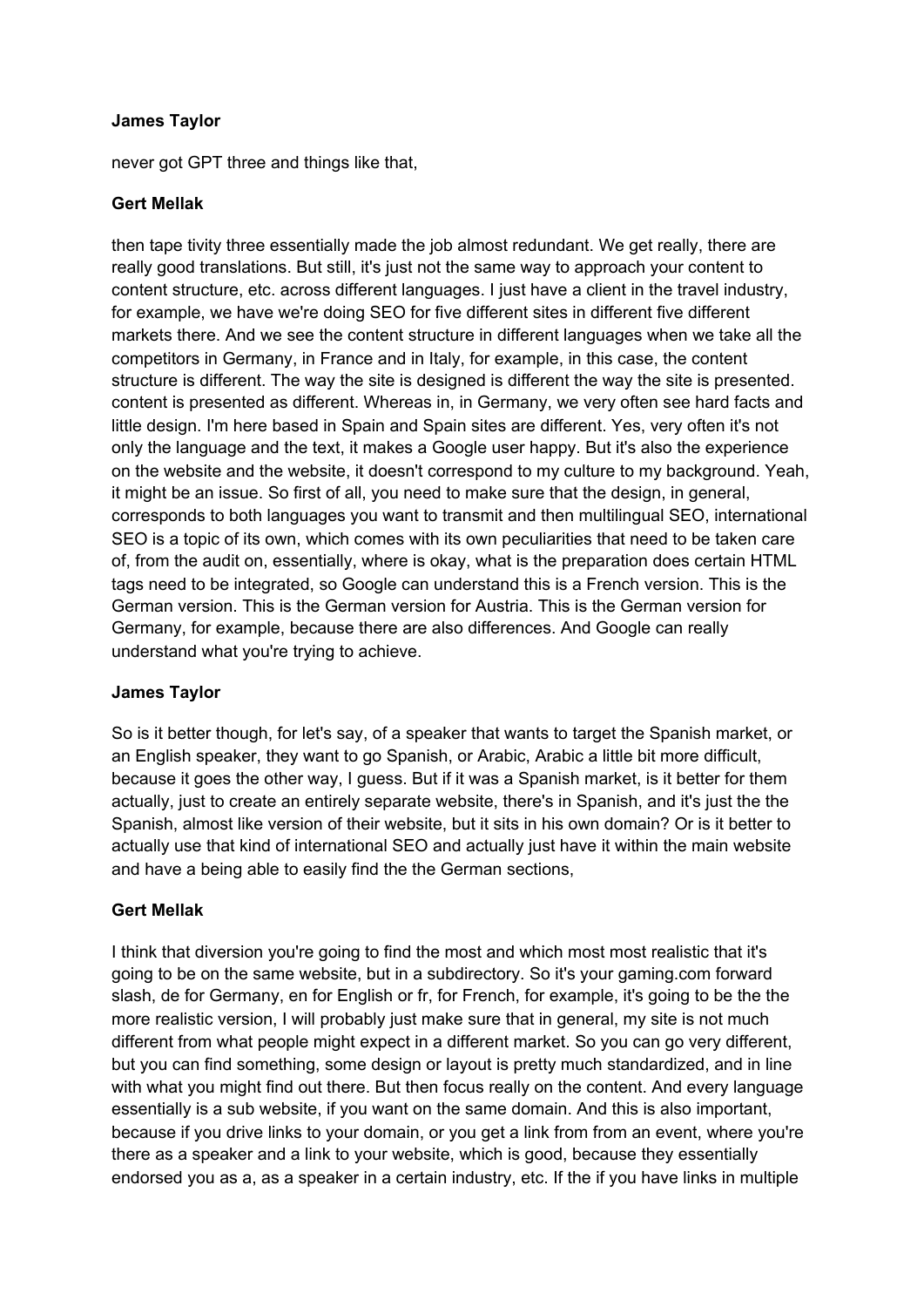language are citing multiple on multiple domains, multiple different websites, every link is only going to count for one website. So if you're speaking France, it's going to count for the French website, or if you're speaking Spain, it's going to come for the Spanish website you have. Whereas if you have one website with directories, the links essentially occult domain and then get distributed there link choose as we call it, or it was called PageRank. Before gets distributed through internal linking through the rest of the site. So there's a question of the recommendation here for a normal small business, I think it's definitely just stick with one domain.

# **GPT3**

#### James Taylor

Now, you mentioned GPT, three, as we start to finish up here, what kind of I guess, going a little bit? I was gonna say the future is now and are you starting to see content creators using things like GPT? Three to create really good SEO friendly articles? And frankly, should let's say if if a speaker that's just starting today, can have any content? Is it? Should they just go down that route? They have a topic, let's say they're a sales speaker, she just said, Okay, I'm gonna go, I've done my keyword research, I know the things I want to do. I'm just gonna have GPT three write me 500 articles on this topic, in order to is that, is that the way to go? Or is it going to be somewhere in

#### **Gert Mellak**

there yet? I think it's definitely some some something unknown. And nicholaus. We haven't used industry where a second, maybe we're one or two years away from someone pressing a button. And they can come up with 500 speaker sides and one for women about the age of 40, and one for women about the age of 50. And it's really just a click of a button and some money you have to invest. I think what we saw lately is the really pays off to have good riders. Okay, so Google is able to judge on quality content, Google is able to judge on the user experience people have with quality content. And this is just extremely important. So we come from, from times where people spend \$2, to get an article written \$5 to get an article written just put this up, and this used to rank maybe 10 years ago. But we now have a time where Google is charging on the meaning of every single word based on what came before and based on what comes afterwards in the text. So they have a really good understanding. It just started with something that's called passage ranking, which essentially has told us that they are in the able to understand passages of a of a text of an article and can rank a page based on a certain passage they might have on the side. So there really is a physical At the same time as Google, TBD, three evolves, Google probably is more advanced, very likely, in understanding what's coming through. And it will explain all of this going to be some regulation at some point on on having to certify who wrote this or something like this could be is going down what's called EA t expertise, authoritativeness and trustworthiness in order to make sure that the content that's out there put out there really comes from someone who knows what they're talking about. So me talking about how to be how to become a speaker wouldn't come from a place of authority of expertise or be trustworthy. Whereas if I talk about e commerce, SEO, probably know what I'm talking about probably Google can tie my name to other podcasts, articles, etc. I've written and put together and and clients on to talk about me, whereas Okay, if if he writes something about e commerce, SEO is probably legit.